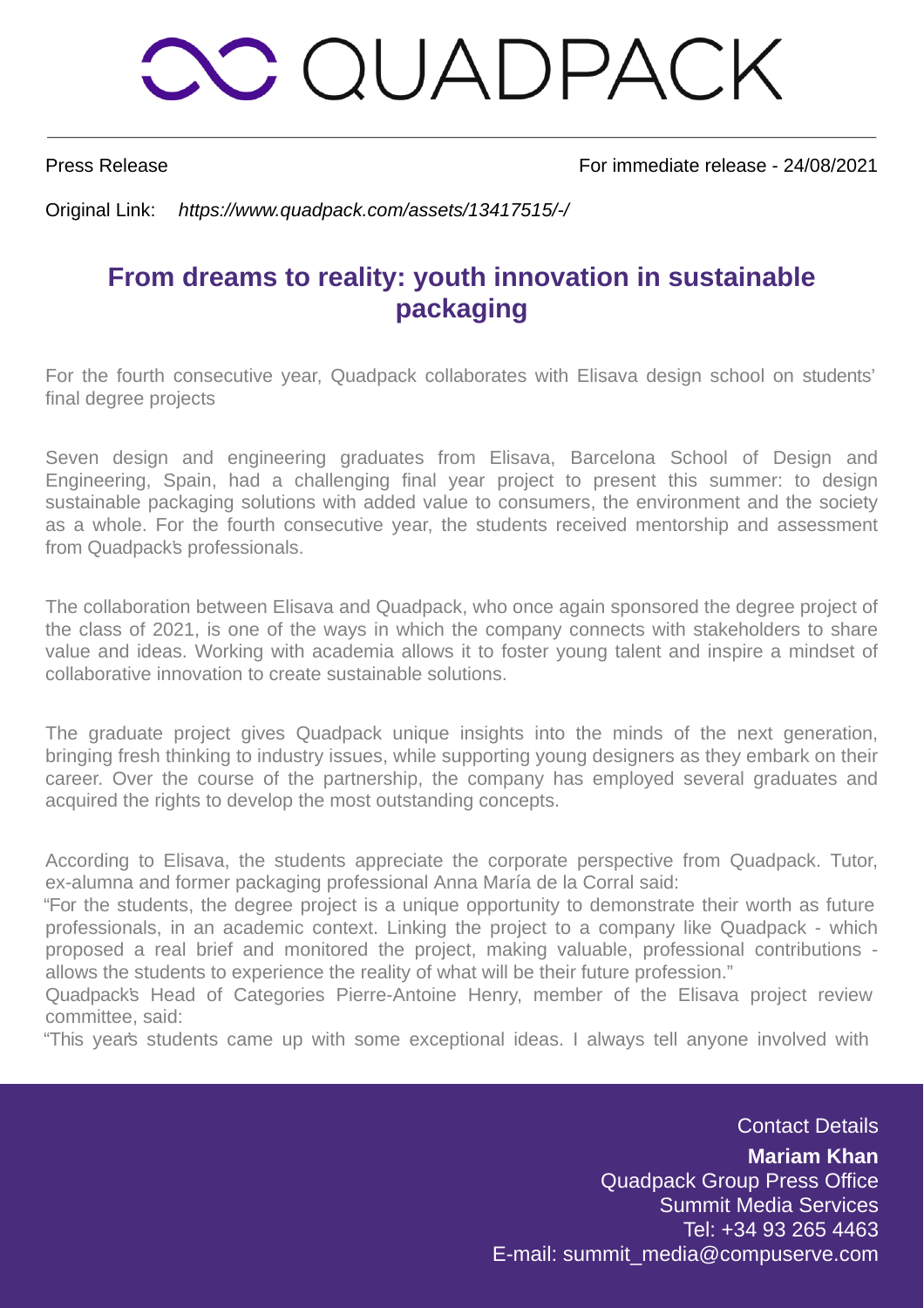## **OC QUADPACK**

product ideation the same thing: start with the dream and work backwards. The students demonstrated their creative talent and did exactly that. As a packaging company, we are pleased to help them on the path to making their dreams a reality. We are able to share our experience in assessing feasibility and marketability, and transforming great ideas into real products."

Previous projects covered new perceptions of fragrance (2018), skincare packaging for mature audiences (2019) and emerging trends in make-up (2020). Some projects have been displayed at design and cosmetics trade shows, included in market trend presentations and shared with selected clients.

**--- ENDS ---**

#### **About Quadpack Industries SA**

Quadpack Industries is an international manufacturer and a provider of enhanced packaging solutions for beauty brand owners and contract fillers. With offices and production facilities in Europe, North America, and the Asia Pacific region and a strategic network of manufacturing partners, Quadpack develops bespoke and customised packs for prestige, masstige and mass market customers. For more information, please visit www.quadpack.com.

Contact Details

**Mariam Khan** Quadpack Group Press Office Summit Media Services Tel: +34 93 265 4463 E-mail: summit\_media@compuserve.com